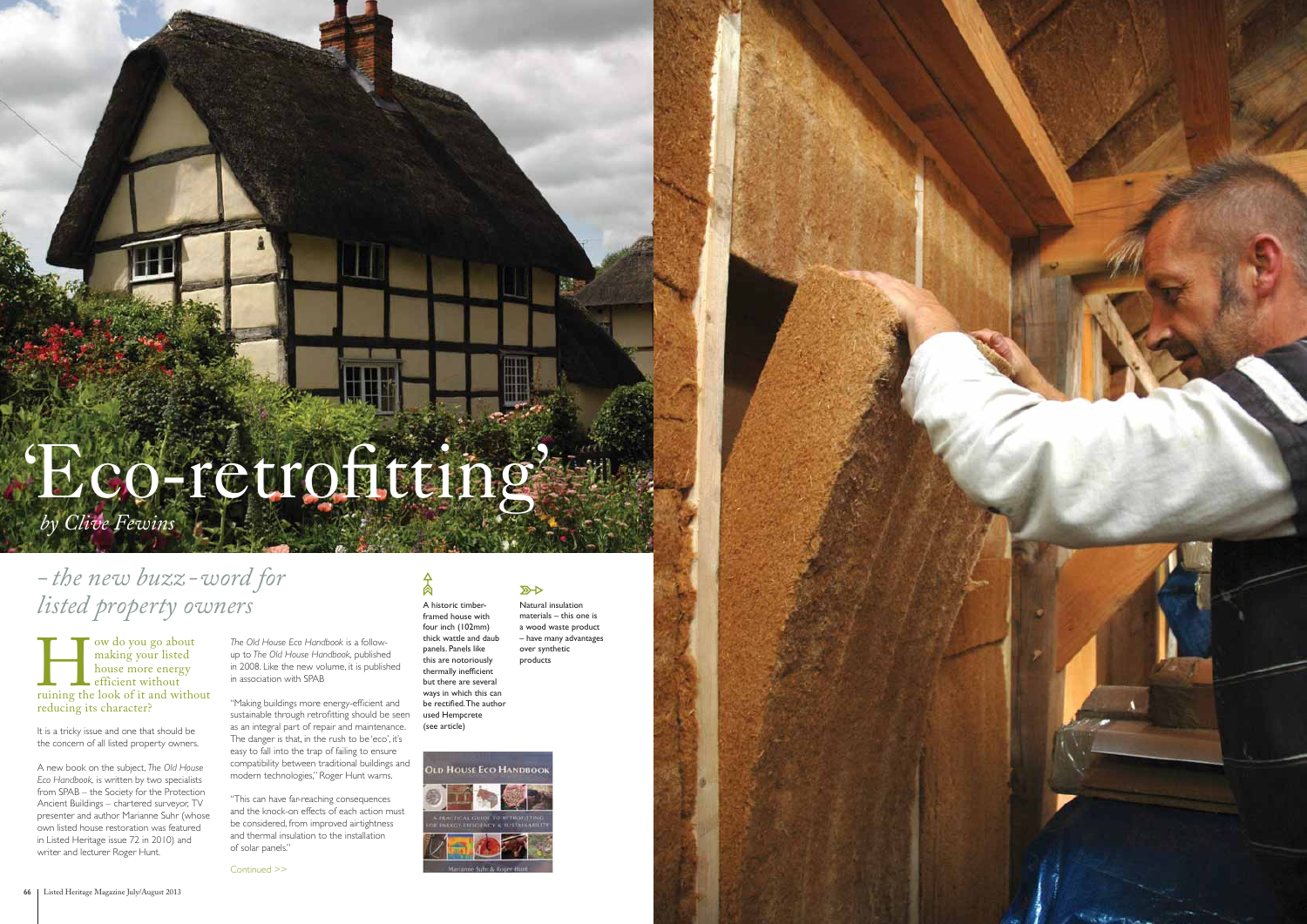#### **ECO-RETROFITTING**

#### $4\sqrt{a}$

Continued >>



All this has to be approached with great care, because otherwise permanent damage to the historic structure can result, and reversal is a time-consuming and costly process. And not always possible either.

'Eco-retrofitting' is a phrase that is increasingly likely to enter the vocabulary of people owning listed houses as both energy prices and pressure from the government to add additional insulation to older houses continue to rise.

If the building has solid walls there is no point in using modern materials designed for cavity wall systems that are essentially aimed at repelling water, so it is vital to find

Most listed house owners faced with this problem look first at their walls. Apart from the obvious fear of ruining the look of the house if you follow the wrong course, it is important to understand the way the house was originally designed to keep the damp at bay.

Because of the huge variety of local materials – the colour of sands and aggregates are a typical example – no two historic properties are the same. Individuality is one of the great joys of living in an old house and it is this that should be preserved at all times when considering means of eco retro-fitting.

## 肏

If it is the inside of your walls you are thinking of insulating you are unlikely to gain listed building consent if the proposed course of action is likely to lead to the loss of valuable







a solution that is compatible with their breathable characteristics. Houses with solid walls, which basically absorb and repel damp, still constitute one out of every five houses in the UK, the book tells us. In old solid-walled buildings the bricks and stones were traditionally bonded with weak and porous mortars made of lime and sand, or sometimes just earth or clay.When external walls constructed with these materials were rendered, lime render was used and this was often limewashed. This means the structure was able to 'breathe'. When it rained moisture was absorbed a few millimetres into the external surface but was able to evaporate when the rain stopped, helped by the drying effects of sun and wind.

Insulating floors is another area dealt with in depth. Floors have a big impact on comfort levels in our homes. Depending on the type of construction it may be possible to upgrade the thermal efficiency of a floor through simple measures without upsetting the moisture equilibrium of the house or destroying the historic character.

It is useful to remember that detached houses with a large exposed external area benefit most from thermal efficiency. Smaller attached buildings benefit more from the introduction of renewable energy. This is because smaller houses – terrace homes in particular – have less area to insulate.

period features. You have therefore to think very carefully of which walls – upstairs and downstairs – to tackle.

There is a variety of different methods. In an article in Listed Heritage 71 in 2010 I explained how I insulated a downstairs north wall in our 17th century timber-framed thatched cottage using a breathable material called Hempcrete.

A finished Hempcrete and lim e ren der interior wall. This is t h e autho r's cotta ge, i n which a 250mm l ayer of solid H empcrete o n the inside downstairs watt l e and daub panell ed w all ( s es LH issue 71 , July / A ug 2010 ) h as h u g ely imp rov ed the thermal quality of t h e w all

### 4- 区

Using the material, which consists of a mix of industrial hemp and lime that is mixed with water and applied to the wall using shuttering was a lengthy, messy process, but worthwhile. Marianne and Roger say in the book that adding 100mm of cover of insulation over the frame of a house like ours will double the thermal insulation of the wall. My wife and I can vouch for that. It has been highly successful and we should like to repeat the process on other walls.

For undulating roof stru ctures reed board is a good substitute fo r tradi tional lath and plaster. It can be used to repair patches or for wholesale replacement when the original c eili ng h as fail e d

Another area that the authors look at in detail is insulating old roofs. This can be quite complex and I found the explanation in the book the clearest I have yet seen of the difference between a 'warm' and a 'cold' roof – something I have always found difficult to understand.

The authors also warn against the practice of trying to stop damp coming through old floors by laying concrete slab floors and a damp-proof membrane.

This can have the effect of simply increasing the problem by pushing the damp up the walls, resulting in rising damp. "The damp has to go somewhere," Marianne explained when I spoke to her. If you have porous walls and a high water table installing a concrete slab floor will more than likely result in rising damp at the base of the walls."

A solution more in tune with the breathing structure of old houses is to use Limecrete. This is similar to concrete, but rather than a mix of cement and aggregate it consists of hydraulic lime and aggregate, and can be used to make a structural floor slab that is vapourpermeable. It is possible to install underfloor heating when using this material.

The book covers a multitude of other topics of interest to the owner of a listed house. After 36 years in my listed house I still found much that I did not know. The authors also stress that this is a field that is changing and progressing all the time.

A t hatch ed timber-fra m e ho u s e wi th an exposed frame. With a house like this it is important to remember the 'like for like' principal when repairing the panels. Always use a lime render and remember that houses like this with with solid walls, which basically absorb and repel damp, need to be allowed to ' breat h e '

L ayi ng lim e crete. I t is similar to l ayi ng a concrete floor except that, rather than using a mixture of c e ment and aggre gate like concrete, limecrete comp ris es hydraulic lim e and aggre gate. I t can t herefore b e used to construct a structural floor sl ab t hat is v apourpermeable.